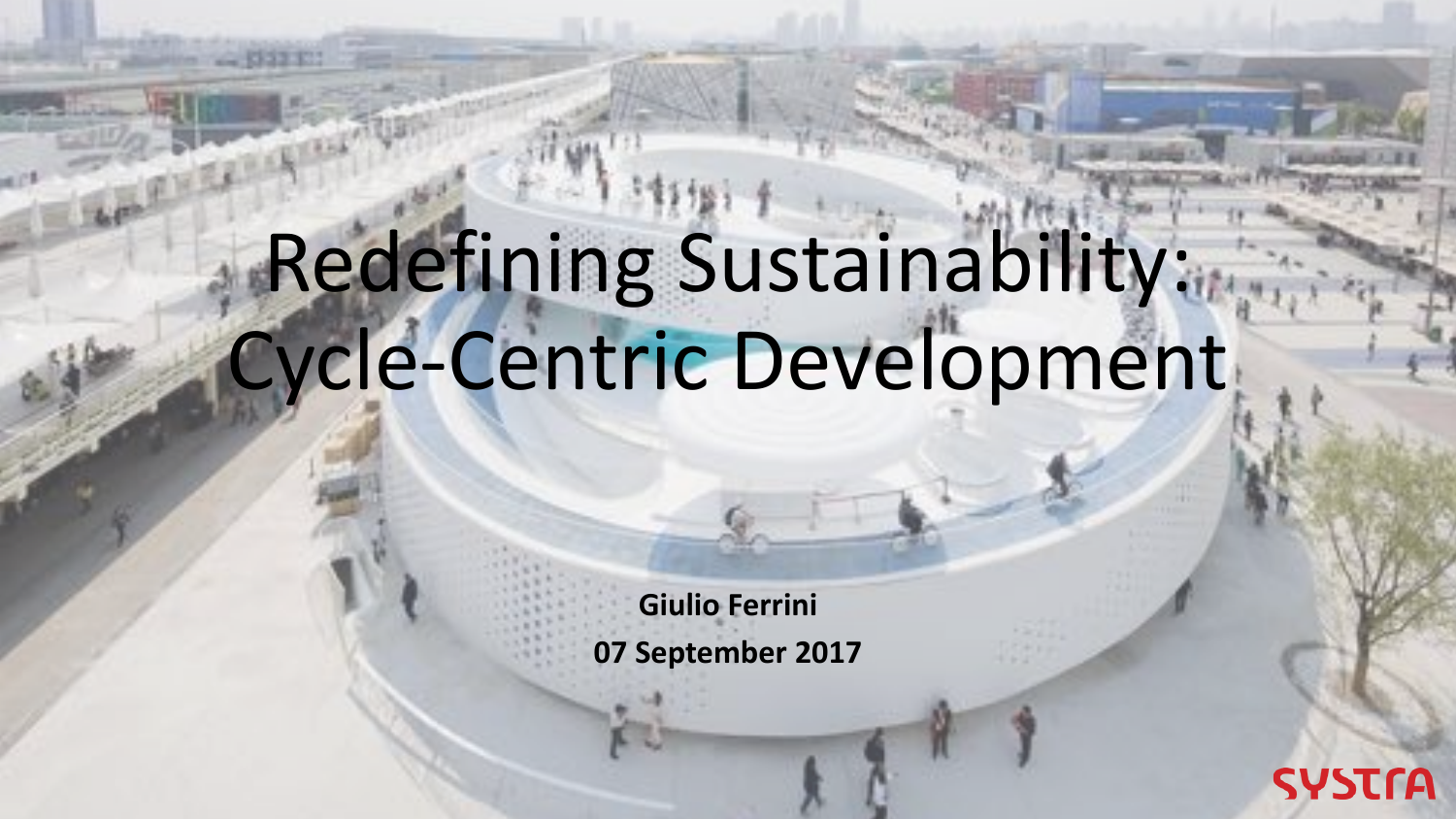## London Mode Share



 $-P$ ublic transport  $-P$ rivate transport  $-Q$ ycle  $-W$ alk

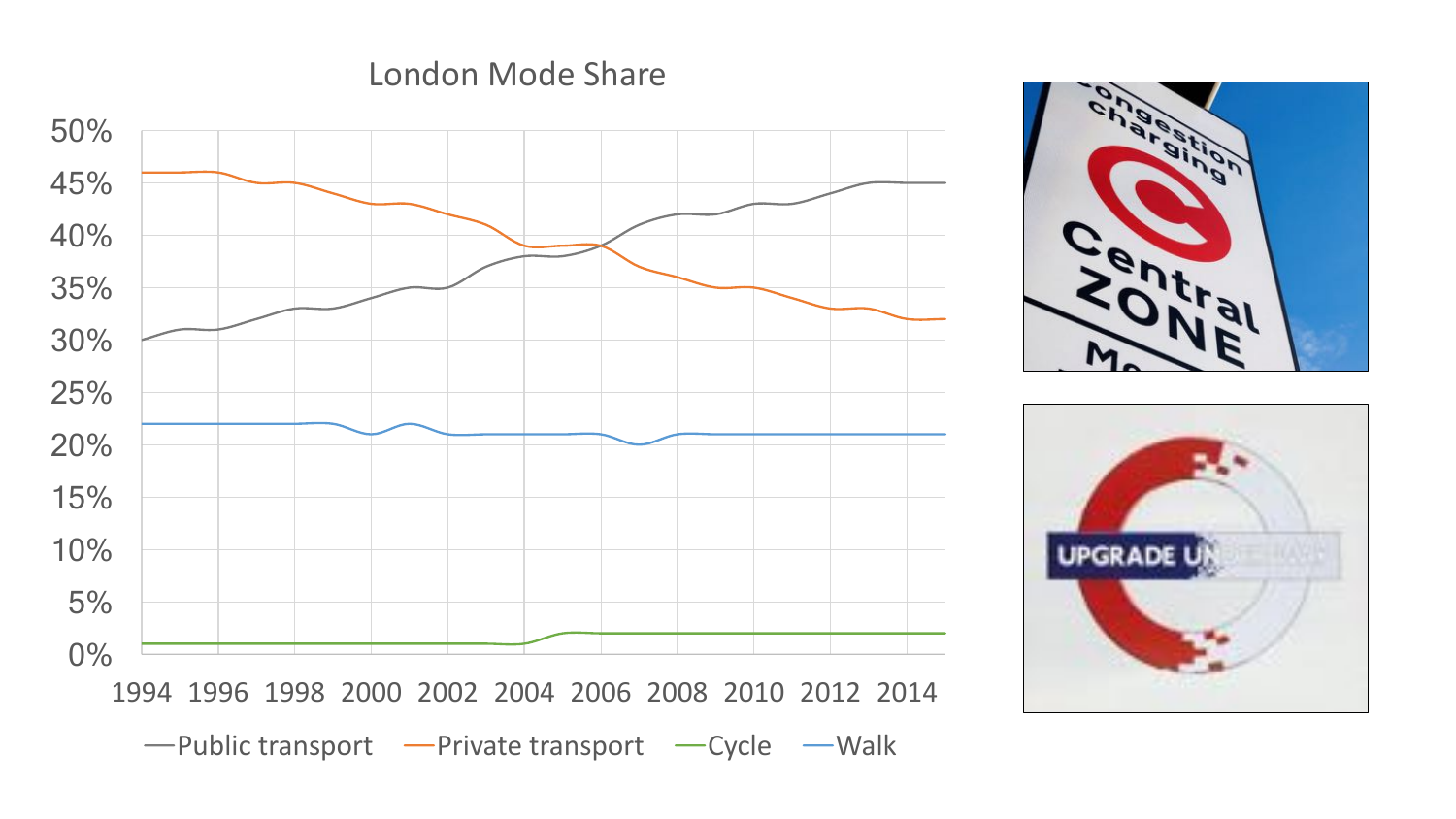



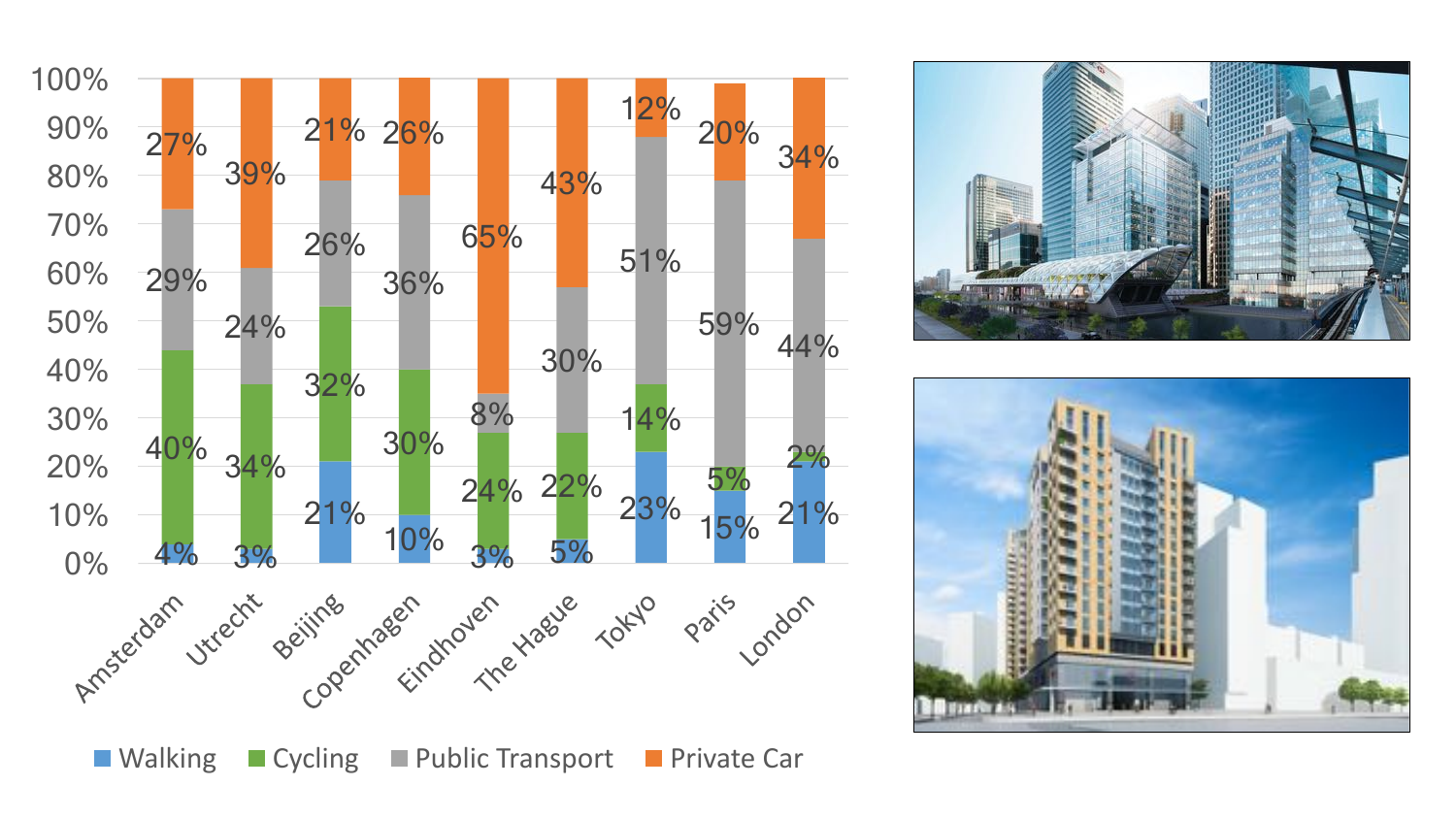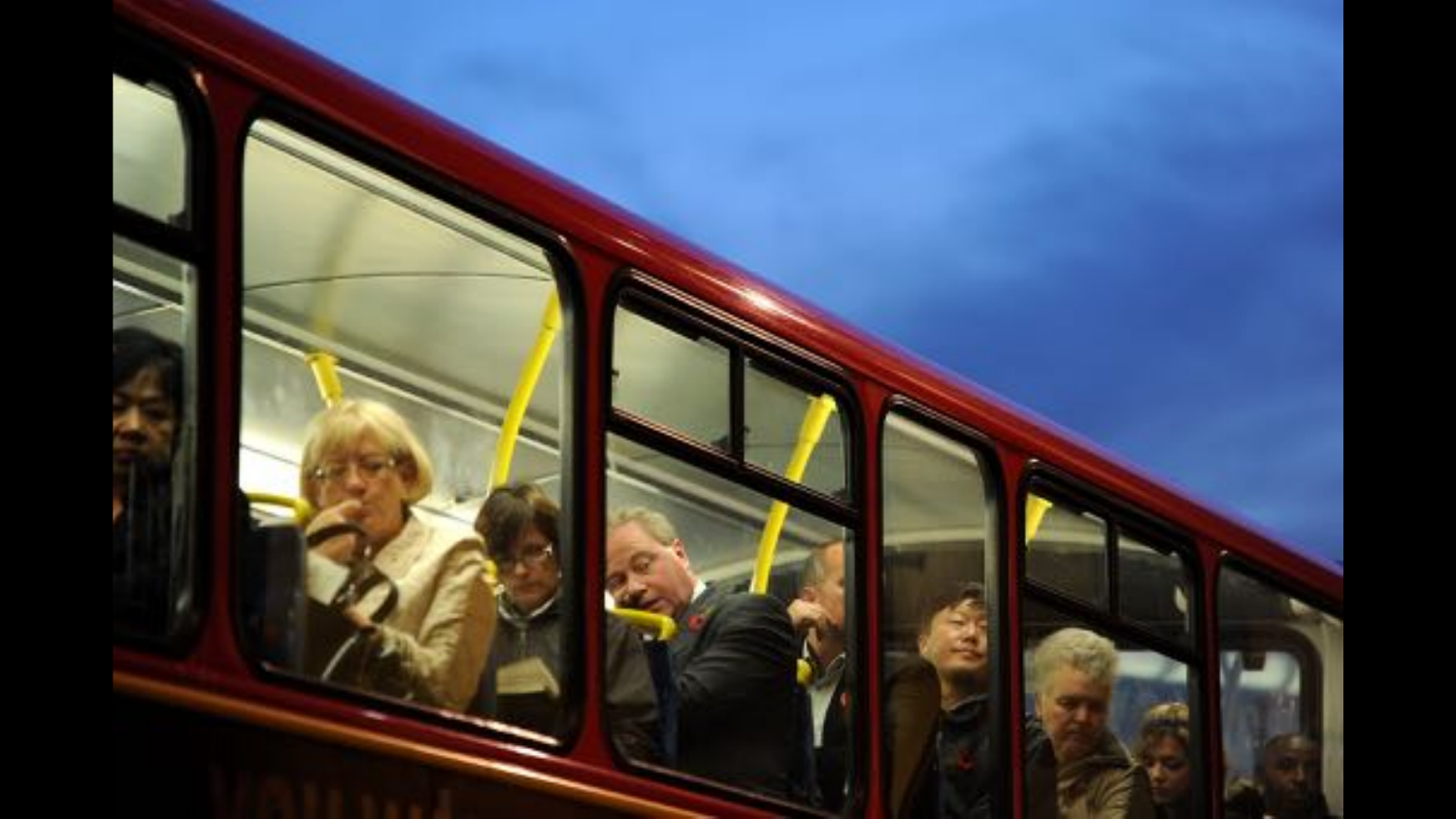

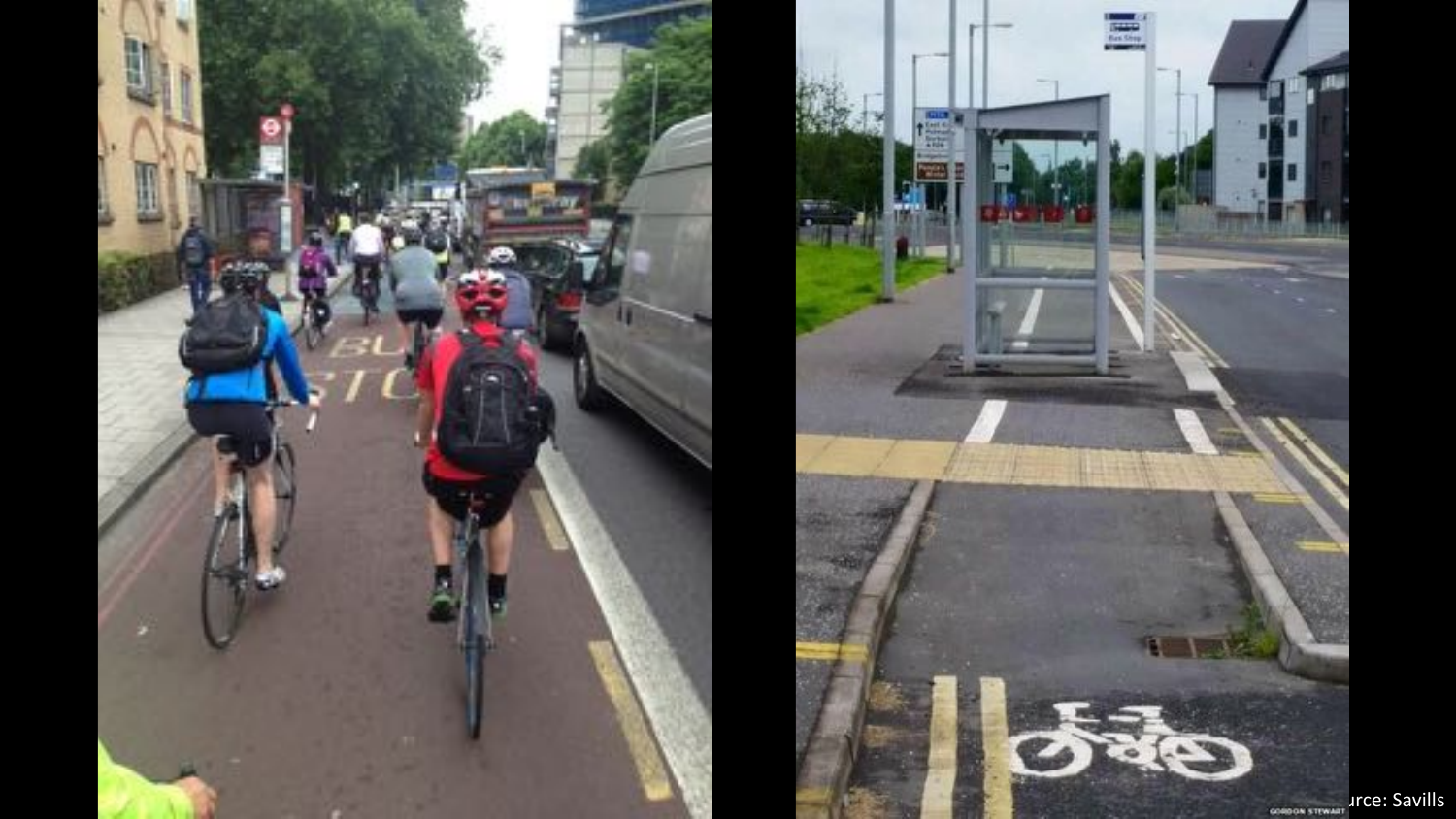Public Transport Investment

## Homes and Offices Near Stations





Public transport the obvious choice  $-$  and  $/$  or  $-$ Too far to walk / cycle



Additional public transport demand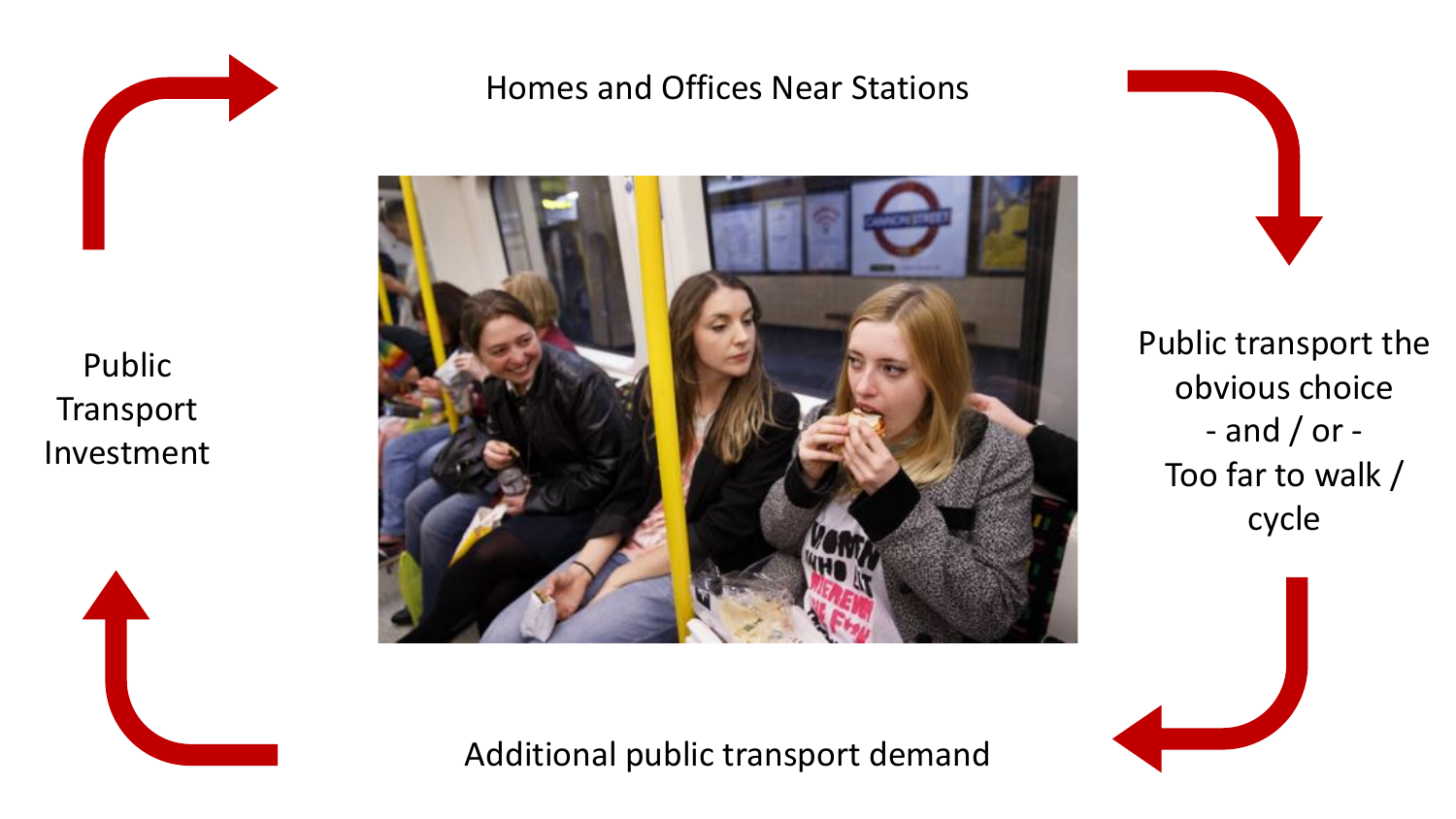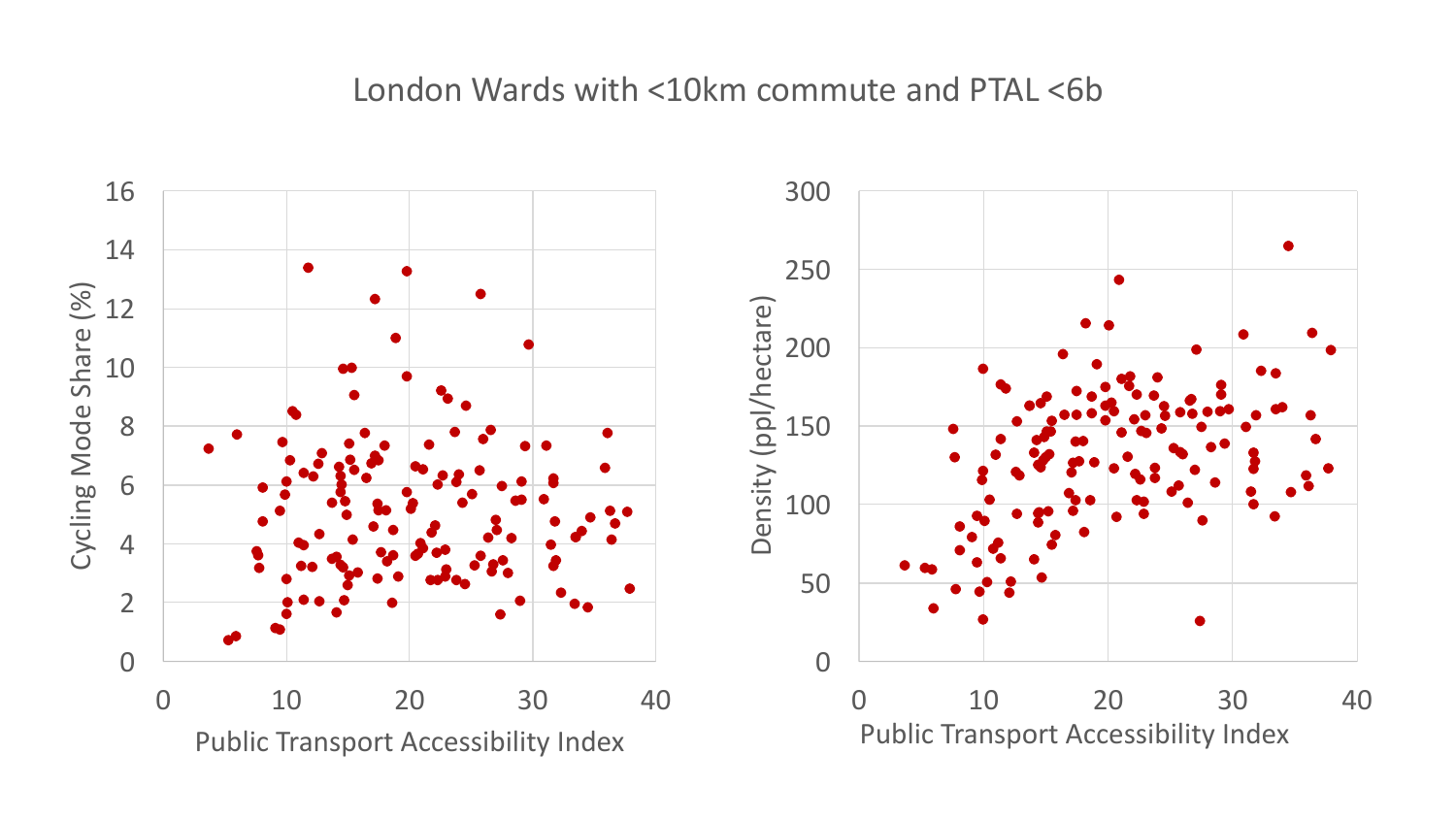

Homes and offices located in areas of high walking and cycling propensity, close to each other and not to stations



Car-free development with high-quality cycling facilities

Walking and Cycling Infrastructure Investment





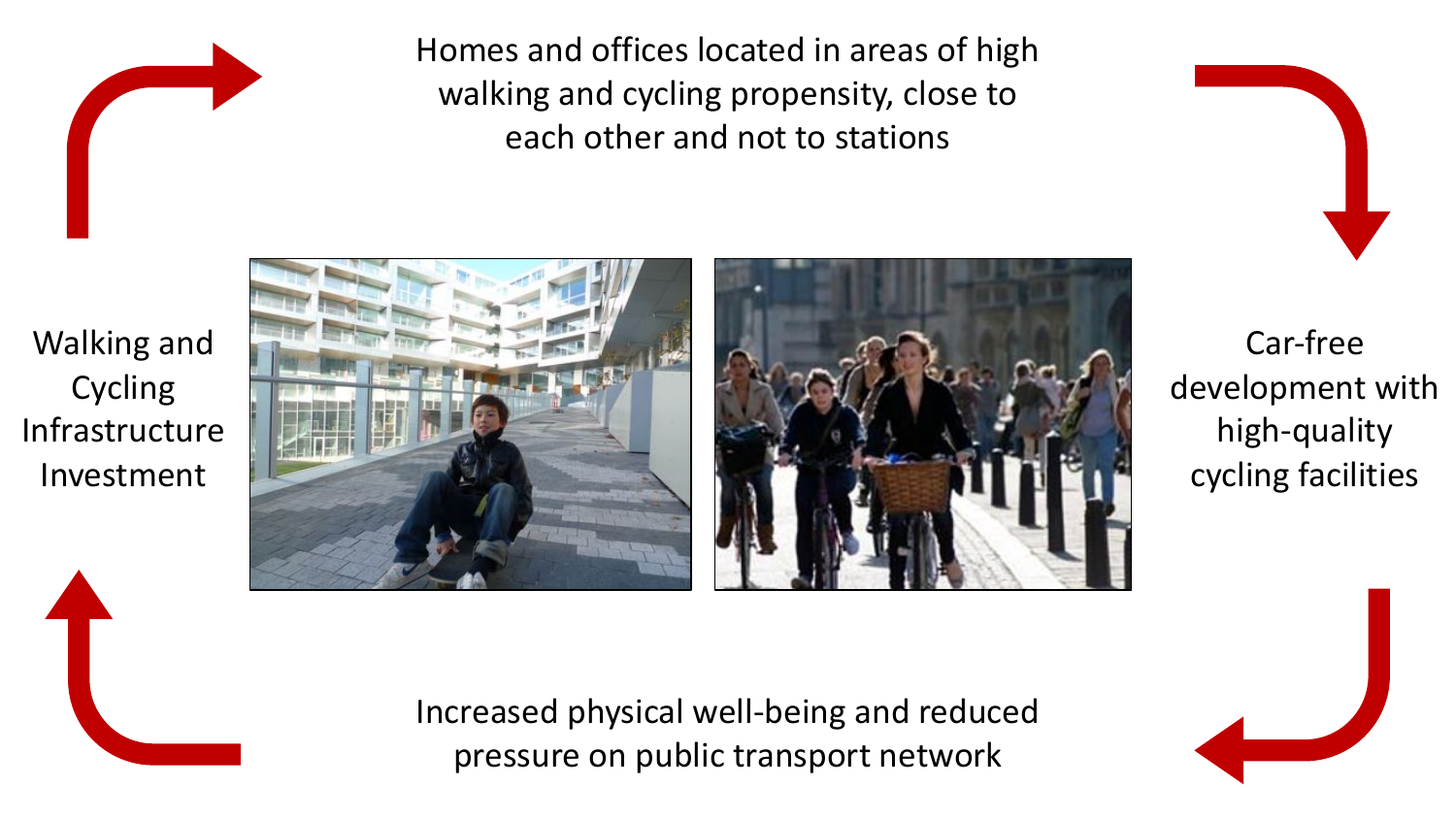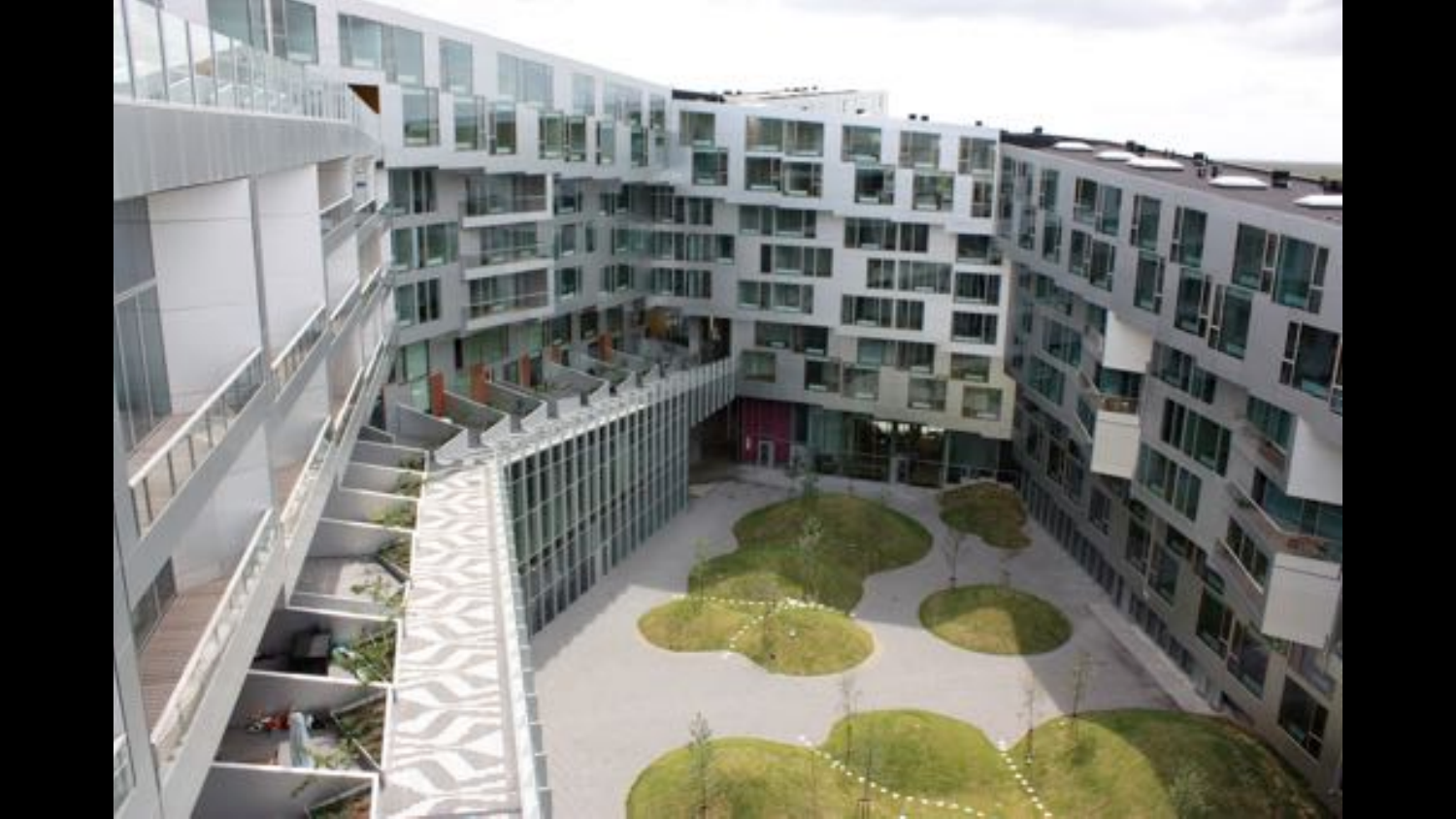